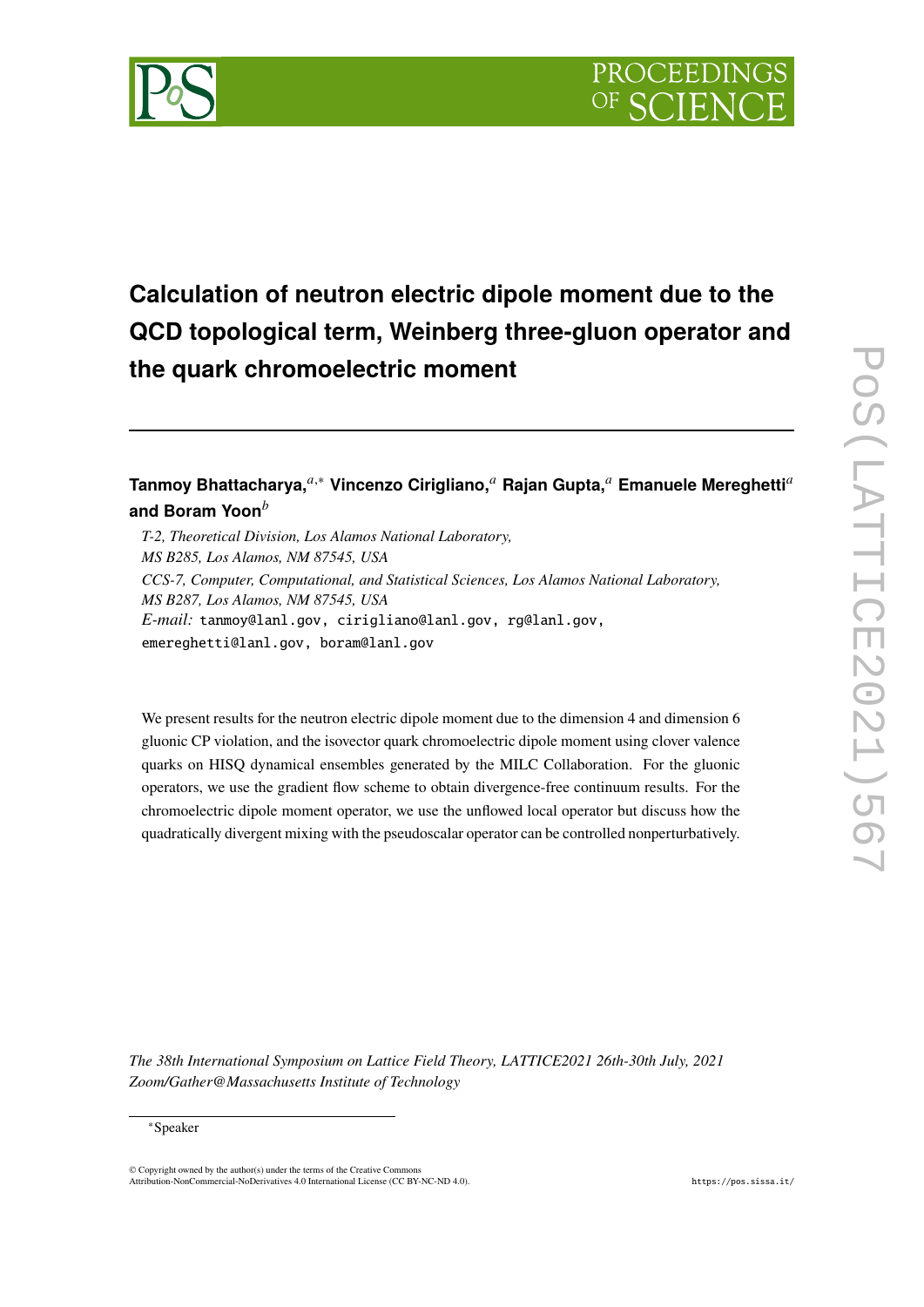#### **1. Introduction**

The standard model of particle physics has a tiny CP violation (CPV) in the weak sector arising from a phase in the Cabibbo-Kobayashi-Maskawa [\[1,](#page-8-0) [2\]](#page-8-1) mixing matrix of the quarks, and possibly a similar phase in the Pontecorvo-Maki-Nakagawa-Sakata [\[3,](#page-8-2) [4\]](#page-8-3) matrix in the neutrino sector. The possible CPV in the strong sector due to topological effects (the *Theta*-term) is known to be anomalously small [\[5,](#page-8-4) [6\]](#page-8-5). On the other hand, the observed baryon asymmetry of the universe [\[7\]](#page-8-6) is difficult to explain without additional CPV processes [\[8](#page-8-7)[–10\]](#page-8-8). CPV is, therefore, a promising signature for constraining models of physics beyond the standard model (BSM).

To analyze the effect of CPV in a model-independent way, we start by classifying the CPV operators by their mass dimension. At dimension 3, we can have CPV quark masses  $m_5\bar{\psi}\gamma_5\psi$ . These are necessarily flavor-singlet, since flavored axial rotations can be used to remove the rest. The flavor-singlet axial symmetry is, however, anomalous—it rotates the CPV mass term into the topological charge operator  $G_{\mu\nu}\tilde{G}^{\mu\nu}$ . Thus up to dimension-4, there is only one CPV operator that we can take to be either a singlet CPV quark mass, or the gluonic topological term.

At dimension 5, we have two kinds of operators that are suppressed by  $\Lambda_{\text{QCD}}v_{\text{EW}}/M_{\text{BSM}}^2$ , where  $\Lambda_{\text{QCD}} \sim 300 \text{MeV}$  is a typical hadronic scale,  $v_{\text{EW}} \sim 100 \text{GeV}$  is the electroweak scale, and  $M_{BSM} \sim 1$ TeV is the expected BSM scale: these operators are the electric dipole moment  $\bar{\psi} \Sigma_{\mu\nu} \tilde{F}^{\mu\nu} \psi$  and the chromoelectric dipole moment  $\bar{\psi} \Sigma_{\mu\nu} \tilde{G}^{\mu\nu} \psi$  of each quark. At dimension 6, we have a number of terms, all suppressed by  $\Lambda_{\text{OCD}}^2/M_{\text{BSM}}^2$ : these are the gluon chromoelectric moment given by the Weinberg CPV three-gluon operator  $G_{\mu\nu}G_{\lambda\nu}\tilde{G}_{\mu\lambda}$ , and various CPV four-Fermi operators. At or below the hadronic scale, the leading effects of the high-scale CPV manifest as electric dipole moments of elementary particles, and as CPV interactions, for example, between pions and nucleons [\[11\]](#page-8-9). Here we discuss the calculation of the electric dipole moments of the nucleons on the lattice.

The electric dipole moment of nucleons can be obtained from the electromagnetic vector form factors. By Lorentz symmetry, there are four of these: the Dirac  $F_1$ , the Pauli  $F_2$ , the electric dipole  $F_3$ , and the anapole  $F_A$  form factors. These are related to the Sachs electric  $G_E \equiv F_1 - (q^2/4M_N^2)F_2$ and magnetic  $G_M \equiv F_1 + F_2$  form factors, which have intuitive interpretations in the Breit frame. The form factor  $F_3$  breaks CP symmetry, whereas  $F_A$  breaks PT. All the form factors can be obtained by decomposing the matrix elements of the vector current in the nucleon state into its Lorentz covariant pieces:

$$
\langle N|V_{\mu}(q)|N\rangle = \overline{u}_{N} \left[ \gamma_{\mu} F_{1}(q^{2}) + i \frac{[\gamma_{\mu}, \gamma_{\nu}]}{2} q_{\nu} \frac{F_{2}(q^{2})}{2M_{N}} + (2i M_{N} \gamma_{5} q_{\mu} - \gamma_{\mu} \gamma_{5} q^{2}) \frac{F_{A}(q^{2})}{M_{N}^{2}} + \frac{[\gamma_{\mu}, \gamma_{\nu}]}{2} q_{\nu} \gamma_{5} \frac{F_{3}(q^{2})}{2M_{N}} \right] u_{N}.
$$
\n(1)

Here  $u_N$  is the standard Dirac spinor satisfying  $\mu u_N = M_N u_N$ , but, in the absence of parity symmetry, it is not the wavefunction of the asymptotic state created by a generic interpolating field,  $\hat{N}$ . Instead, we generally have  $\langle \Omega | \hat{N} | N \rangle \propto e^{i \alpha_N \gamma_5} u_N$ , where  $\alpha_N$  is a state dependent factor; for our standard choices for the interpolating operator  $\hat{N}$ , CP symmetry of the theory implies  $\Im \alpha_N = 0$ , and PT symmetry implies  $\Re \alpha_N = 0$ .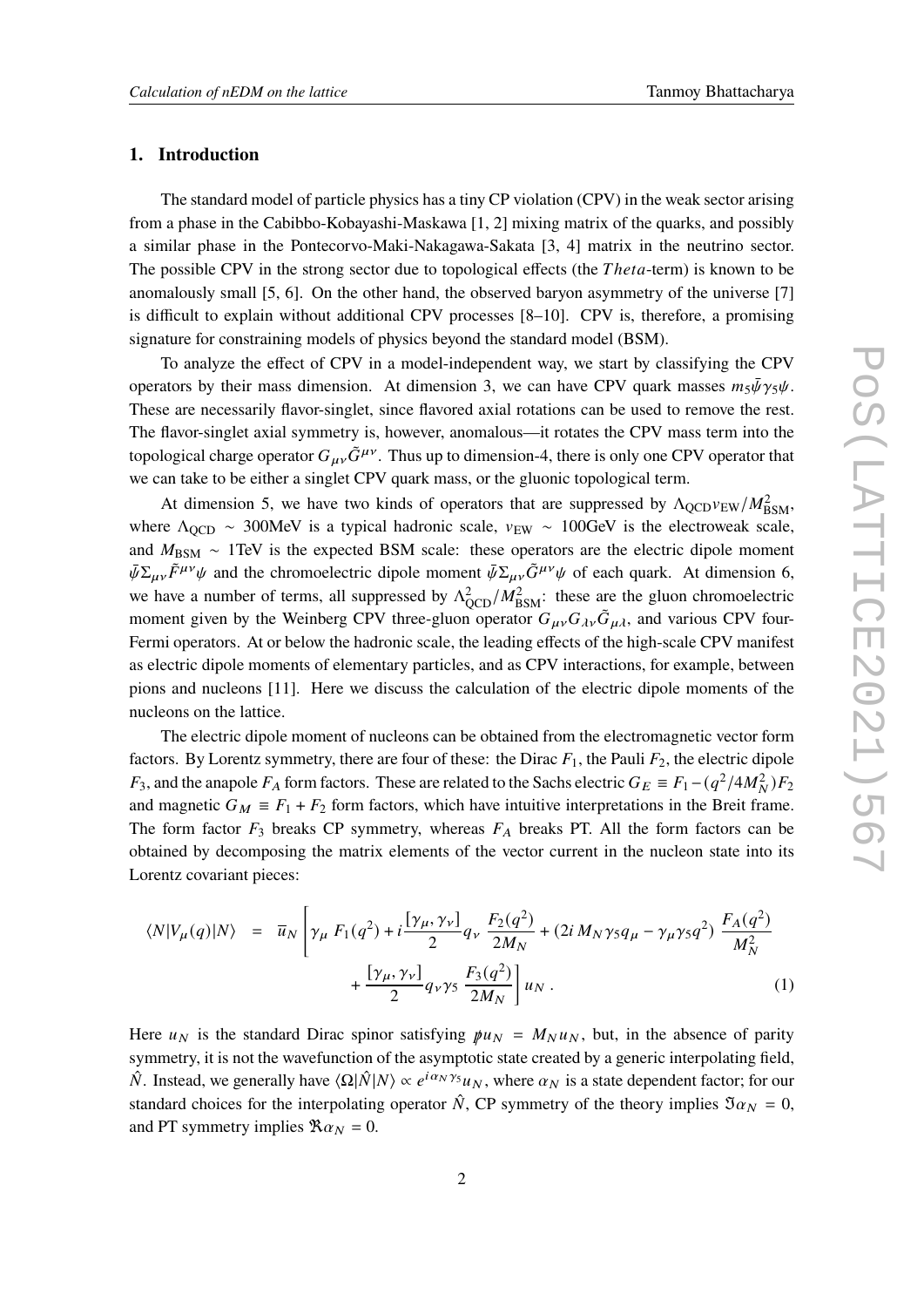<span id="page-2-0"></span>

**Figure 1:** The topological charge distribution (left) stabilizes with a very small amount of gradient flow, but the noninteger part (right) survives till much later.

The results presented here use the clover-on-HISQ formulation: clover valence quarks on HYP-smeared [\[12\]](#page-8-10) HISQ ensembles generated by the MILC collaboration [\[13\]](#page-8-11). The clover coefficient is fixed at its tadpole-improved value  $c_{sw} = 1/u_0^3$ , where  $u_0$  is the fourth root of the plaquette on smeared lattices. Details of the ensembles are given in our previous publications [\[14\]](#page-8-12).

#### **2. QCD Topological Term**

The coefficient, Θ, of the QCD topological charge is constrained to a tiny value since otherwise the neutron electric dipole moment (nEDM) would already have been observed [\[5,](#page-8-4) [6,](#page-8-5) [15\]](#page-8-13). But the precise relation between the nEDM and Θ has been difficult to find on the lattice since the ultraviolet fluctuations of the topological charge density are large. Gradient flow [\[16\]](#page-8-14) smoothens these ultraviolet fluctuations, and we use this technique here to study the effect of the Θ-term. As shown in Fig. [1,](#page-2-0) the overall topological charge distribution stabilizes even with a small amount of gradient flow. The charge, however, does not become an integer until much later in the flow. In all our calculations, we use the small-Θ expansion instead of weighting the path integral with a phase proportional to the topological charge. For this reason, we are not overly sensitive to the the topological charge taking on noninteger values. To be conservative, we use a value of the flow-time,  $\tau_{gf} \equiv \sqrt{8t_{gf}} = 0.68$  fm for the  $a \approx 0.06$  and 0.09 fm ensembles, and  $\tau_{gf} = 0.86$  fm for the  $a \approx 0.12$  fm ensembles.

We first check the efficacy of the gradient-flow in suppressing ultraviolet fluctuations by comparing the topological susceptibility against that expected from Chiral Perturbation Theory ( $\chi$ PT). The Witten-Veneziano relation [\[17,](#page-8-15) [18\]](#page-8-16), modified by SU(3) breaking [\[19\]](#page-8-17), is:

$$
\chi_Q^{\text{quench.}} \approx \frac{F_\pi^2 (M_{\eta'}^2 - M_{\eta}^2)}{6} \left( 1 + 2 \frac{M_{\eta}^2 - M_K^2}{M_{\eta'}^2 - M_{\eta}^2} \right). \tag{2}
$$

In the quenched limit this gives the topological susceptibility to be  $\chi^{\text{quench}}_{\alpha}$ .  $\frac{Q}{Q}$  (179 MeV)<sup>4</sup>. With dynamical quarks [\[14\]](#page-8-12), the prediction is

$$
\frac{1}{\chi_Q} \approx \frac{1}{\chi_Q^{\text{quench.}}} + \frac{4}{M_\pi^2 F_\pi^2} \left( 1 - \frac{M_\pi^2}{3M_\eta^2} \right)^{-1},\tag{3}
$$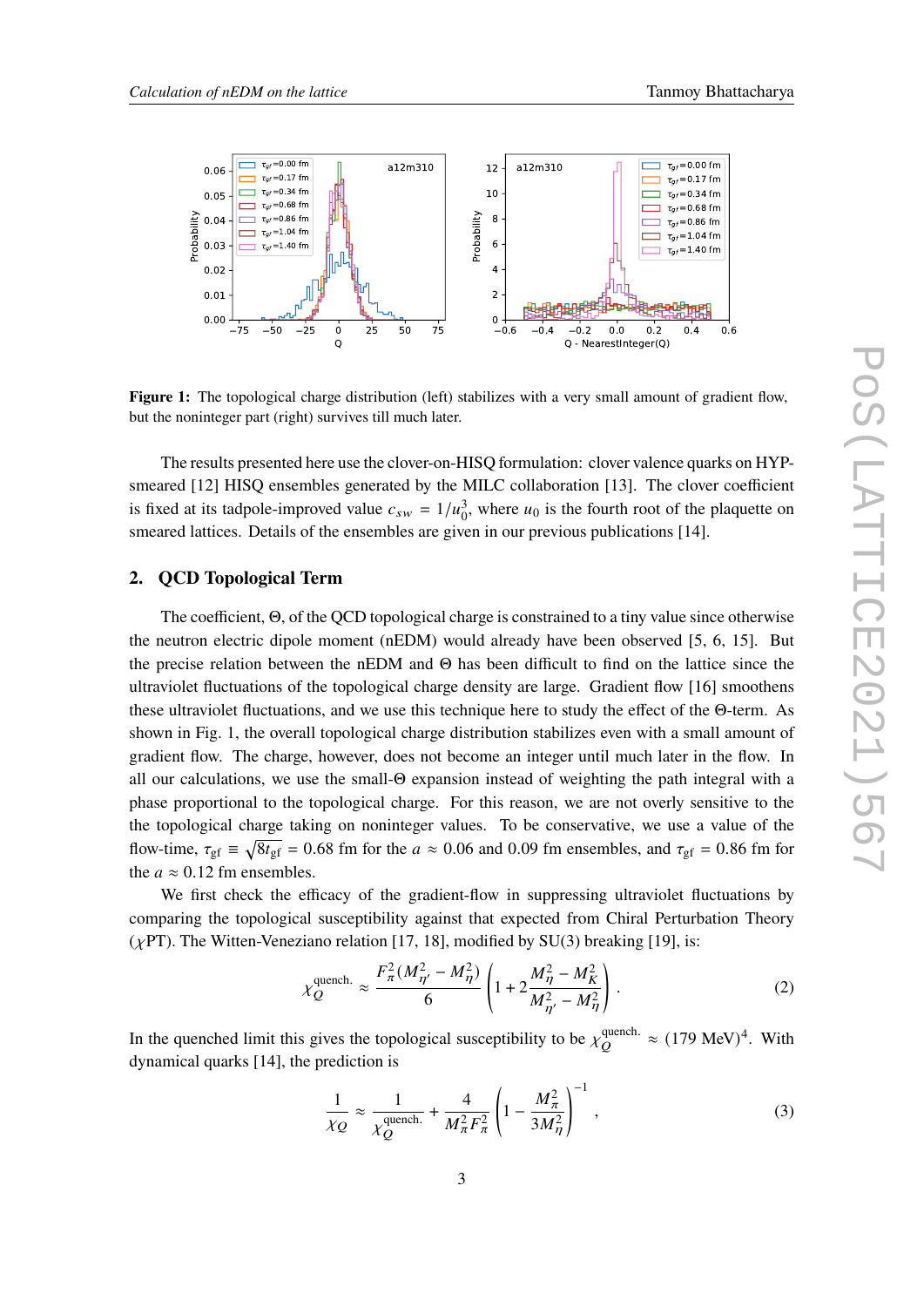<span id="page-3-0"></span>

**Figure 2:** The topological susceptibility becomes almost a constant after a small amount of gradient flow (left). Long flow-time behavior (right) is seen to be a finite volume effect.

which gives  $\chi_O \approx (79 \text{ MeV})^4$ .

To compare these with lattice results, we note that the topological charge in gradient-flow scheme does not need renormalization. So, one expects that the lattice data for topological susceptibility should be independent of flow-time after discretization effects become negligible. As shown in Fig. [2,](#page-3-0) this result is almost correct. By comparing data on two different volumes, we show that the small downward trend at large flow-times is a finite volume effect.

We extrapolate the results to  $a = 0$  and  $M_{\pi} = 140$  MeV using  $\chi_Q \approx c_1 a^2 + c_2 M_{\pi}^2 + c_3 a^2 M_{\pi}^2$ . The data at the coarsest lattices,  $a \approx 0.12$  fm ensembles, do not fit, and for now we ignore it. The data at  $a \approx 0.06$  fm,  $M_\pi \approx 310$  MeV may suffer from long correlation times (frozen topological charge). The fit in Fig. [3](#page-3-1) including this a06m310 ensemble is, however, reasonable, and our final result with systematics included is  $\chi_O = (66(9)(4) \text{ MeV})^4$ , in good agreement with the  $\chi PT$ prediction.

One of the major problems recently discovered [\[20\]](#page-8-18) about lattice calculations of baryon matrix elements is that the baryon sources create low-mass multihadron states. Traditionally, the spectrum of these excited states were evaluated using multi-exponential fits to baryon two-point functions, and then used in fits to the three-point functions. What we now realize is that exponential fits are

<span id="page-3-1"></span>

**Figure 3:** Extrapolation of the topological susceptibility, ignoring the a12 ensembles.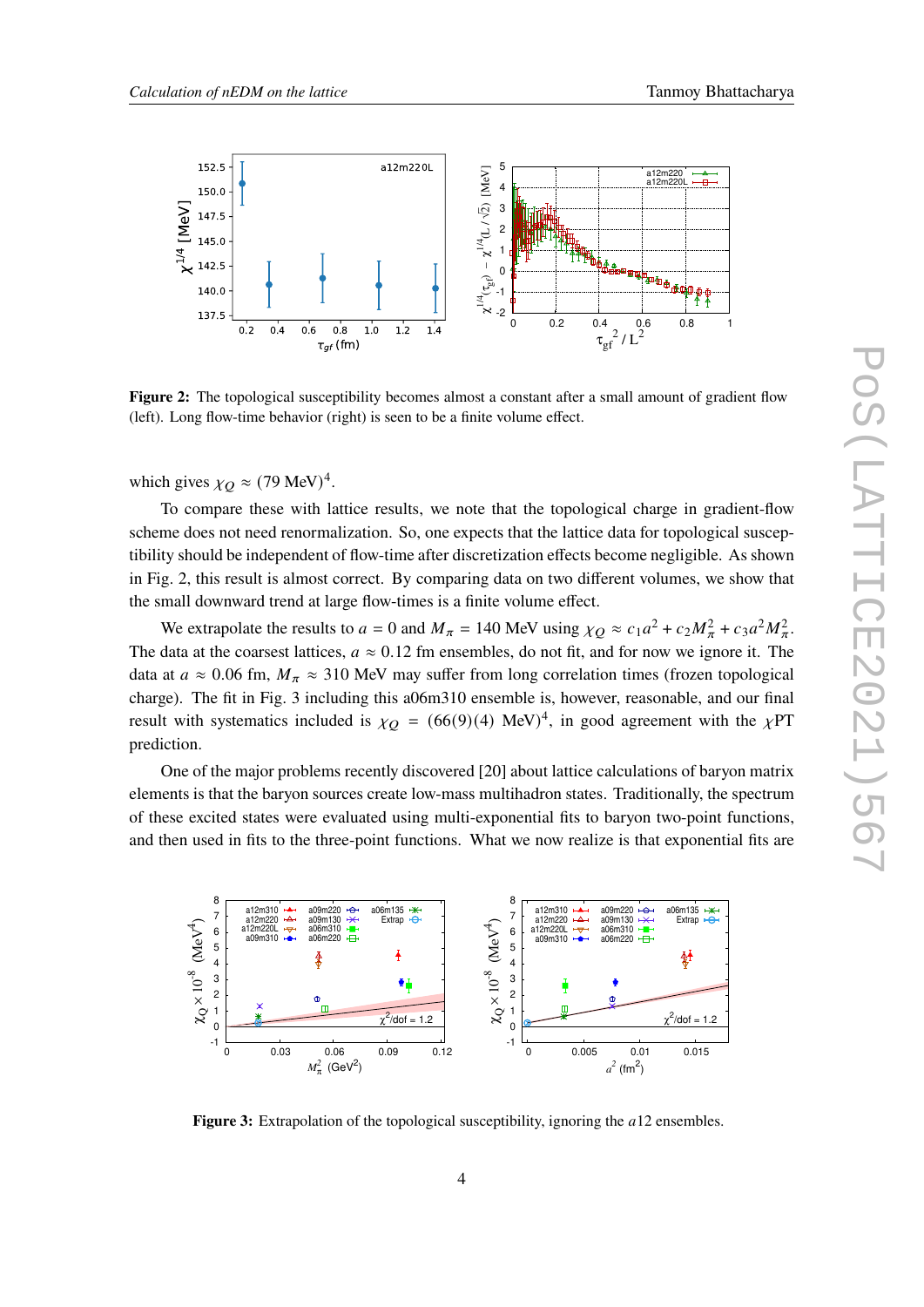<span id="page-4-0"></span>

**Figure 4:** Fits to remove ESC in the three-point function of  $\Im V_4$  in the presence of Θ. The left panel shows the standard analysis where the spectrum is obtained from fits to the two-point function, whereas the right panel assumes the dominant contribution is due to an  $N\pi$  intermediate state.

not very sensitive to low-lying excited states since

$$
A + Be^{-\Delta t} \approx (A + B) - (B\Delta)t \qquad \text{for} \qquad t \ll \Delta^{-1}, \tag{4}
$$

and it is difficult to obtain the required value A at  $t \to \infty$  using data at only moderate t. As a result, with finite precision data, the results depend greatly on the priors one puts on the excited state spectrum. Thus, as shown in Fig. [4,](#page-4-0) the value of the ground-state matrix element depends strongly on whether one assumes an  $N\pi$  excited state makes a contribution, as expected by  $\chi$ PT, or whether the fits to the two-point function gives all the states that contribute significantly.

The electric dipole moment is obtained from the value of the form factor at  $Q^2 = 0$ . Chiral perturbation theory provides guidance for  $O^2$  fits. With our data, however, linear fits or fits without constraining the coefficient of the chiral logarithm makes only a small difference. To obtain the central results, we carry out a chiral fit based on  $\chi PT$  and assume a linear dependence on a; this is shown in Fig. [5.](#page-4-1) The final results are

$$
d_n = -0.003(7)(20) \overline{\Theta}e \cdot \text{fm} \qquad d_p = 0.024(10)(30) \overline{\Theta}e \cdot \text{fm} \qquad \text{(Standard analysis)} \tag{5}
$$
  

$$
d_n = -0.028(18)(54) \overline{\Theta}e \cdot \text{fm} \qquad d_p = 0.069(25)(120) \overline{\Theta}e \cdot \text{fm} \qquad \text{(Assuming N$\pi$ state)} \tag{6}
$$

<span id="page-4-1"></span>

**Figure 5:** Simultaneous chiral and continuum fit plotted versus  $M_\pi^2$  (left) and a (right) to get the nEDM due to the topological term. These data were obtained using the standard analysis to remove excited-state contamination.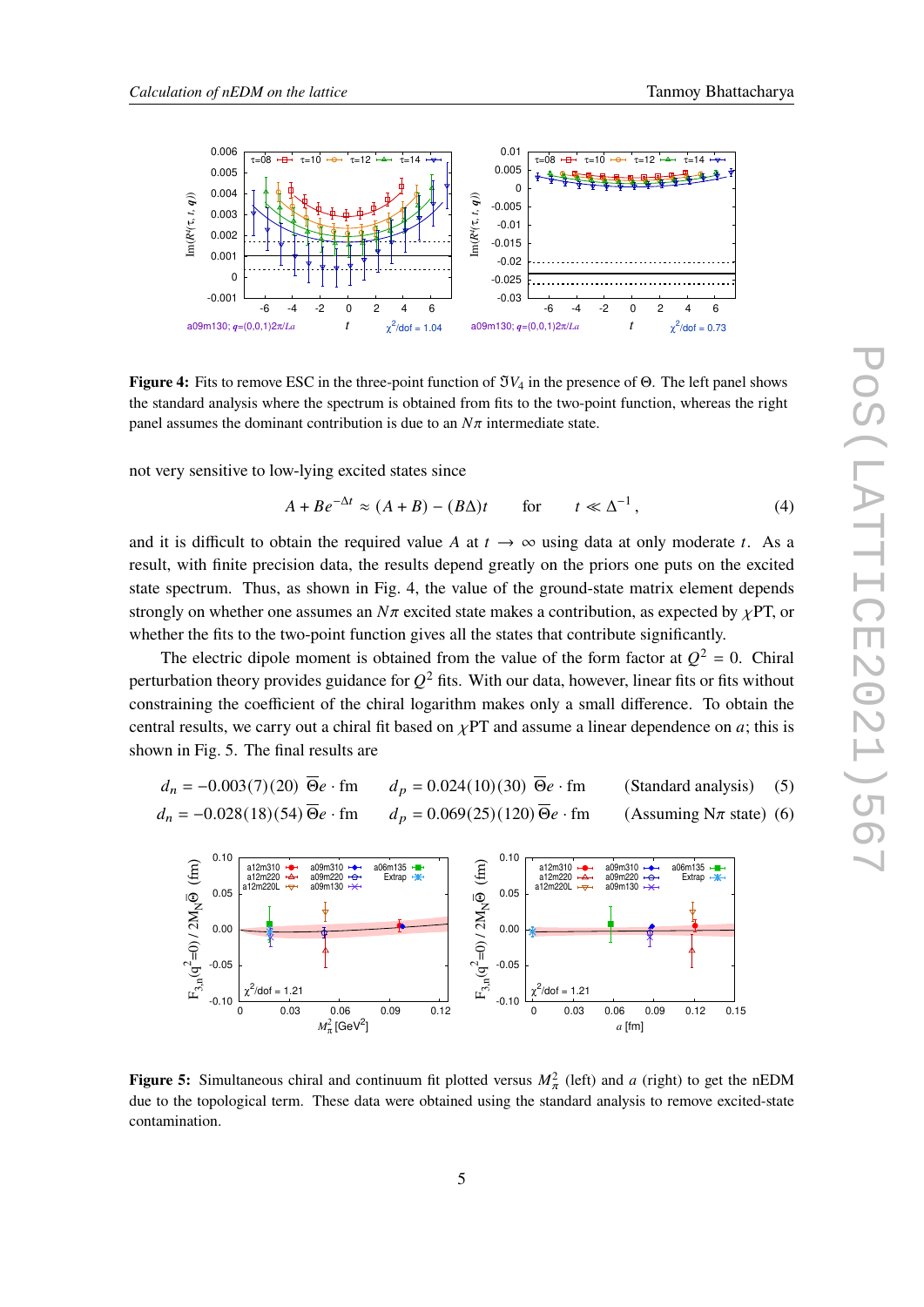<span id="page-5-0"></span>

**Figure 6:** The  $\sqrt[4]{\chi_Q}$  (topological, blue points at the bottom),  $\sqrt[8]{\chi_W}$  (Weinberg, red points on the top), and  $\sqrt{x_M}$  (mixed, green points in the middle) susceptibilities for the a09m130 ensemble.

where the second errors are estimates of the systematics other than due to the excited-state spectrum.

### **3. Weinberg Three-Gluon Operator**

The Weinberg three-gluon operator mixes with other operators of the same dimension, and with lower dimension operators like the topological term. The latter mixing is especially problematic since this diverges as we take the continuum limit. In the gradient-flow scheme [\[16\]](#page-8-14), however, the flow-time acts as a gauge- and Lorentz-symmetric hard ultraviolet cutoff, even as the chiral and rotational symmetric breaking lattice artifacts vanish in the continuum limit  $a \rightarrow 0$ . Thus, in this scheme, the matrix elements of the Weinberg operator have a finite continuum limit, but do have a  $O(1/t<sub>gf</sub>)$  mixing with the lower dimensional topological charge [\[21\]](#page-8-19), a log  $t<sub>gf</sub>$  mixing with operators of the same dimension, and an  $O(t_{\text{gf}})$  mixing with higher dimension operators. As a result, in contrast with the almost flow-time independent topological susceptibility, the Weinberg and mixed susceptibilities have a strong dependence on the flow time, as shown in Fig. [6.](#page-5-0) In addition, the  $F_3$  calculated from the matrix element of the product of the vector current and the Weinberg operator, needs the subtraction of a  $\log t_{\rm gf}$  dependent contribution from the quark-EDM operator.

<span id="page-5-1"></span>

**Figure 7:** The simultaneous chiral (right) continuum (left) extrapolation of nEDM due to Weinberg operator in the gradient-flow scheme at  $\tau_{\text{gf}} \approx 0.34$  fm.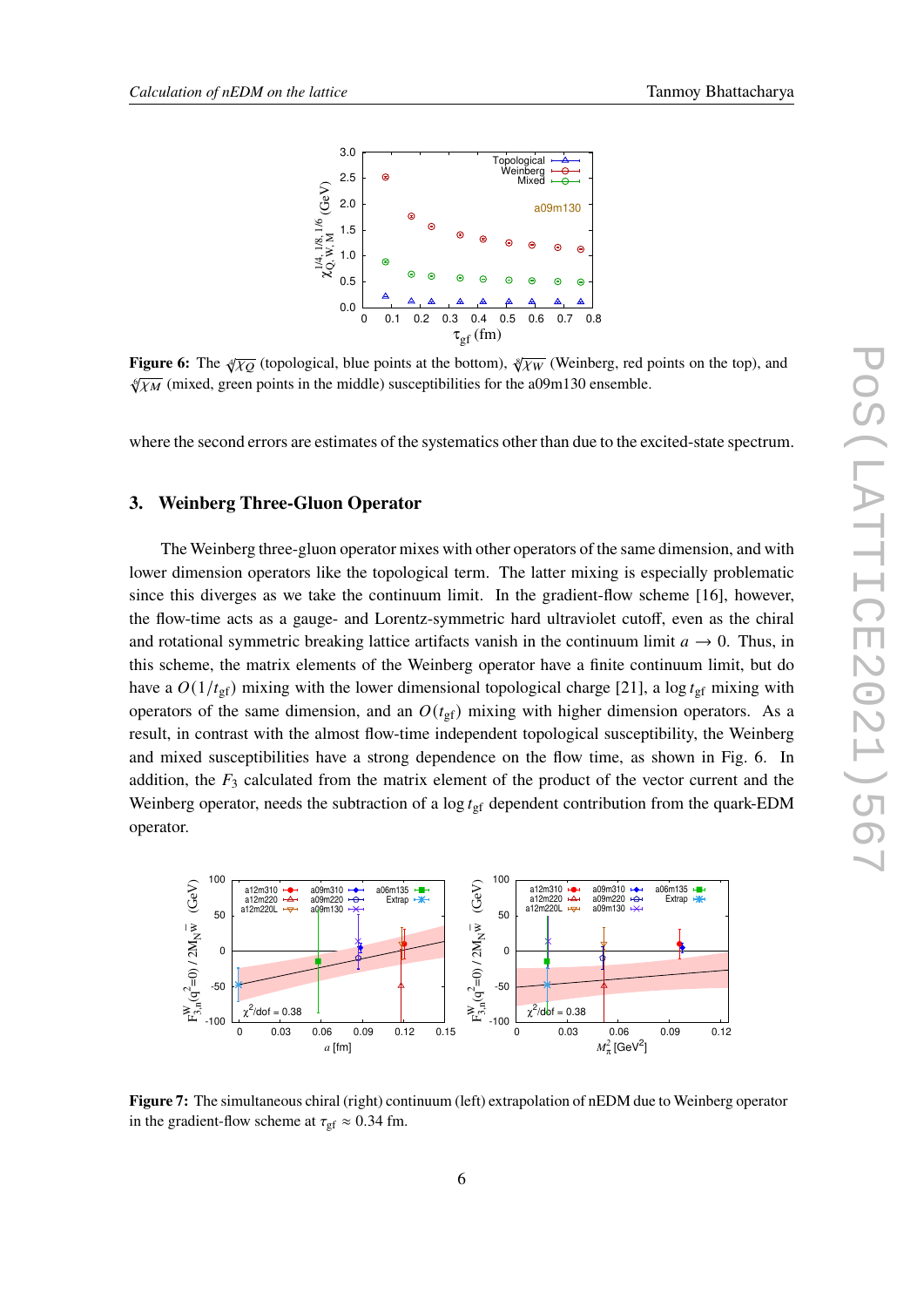<span id="page-6-2"></span>

**Figure 8:** Different methods discussed in Sec. [4](#page-6-0) for subtracting the power-law divergence in the cEDM operator on two example ensembles.  $q^2 = 0$  results are obtained by a linear extrapolation from  $q^2 > 0$  data.

In Fig. [7,](#page-5-1) we present the results in the continuum-extrapolated gradient-flow scheme at a fixed  $\tau_{\text{gf}} \approx 0.34$  fm. Note that the results are scheme and flow-time dependent. To convert these to a convenient scheme like  $\overline{\text{MS}}$  requires a perturbative calculation of the mixing and renormalization constants.

#### <span id="page-6-0"></span>**4. Quark Chromoelectric Dipole Moment**

Like the Weinberg operator, the chromo-electric dipole moment (cEDM) operator has powerdivergent mixing with the pseudoscalar operator, which can be removed by gradient-flow techniques. In this work, we present an alternate analysis using only unflowed results. To this end, we notice that the power-divergence can be subtracted to define an operator

$$
\tilde{C} \equiv i\bar{\psi}\sigma^{\mu\nu}\gamma_5 G_{\mu\nu}T^a\psi - \frac{iA}{a^2}\bar{\psi}\gamma_5 T^a\psi\,,\tag{7}
$$

which has only logarithmic mixing for on-shell zero four-momentum quantities. Here the coefficient A needs to be adjusted to cancel the ultraviolet divergence, and we fix it by requiring that  $\tilde{C}$  not create a single pion out of the vacuum, i.e.,  $\langle \Omega | \tilde{C} | \pi (\vec{p} = 0) \rangle = 0$ .

Furthermore, at zero four-momentum, any isovector  $P$  can be rotated away using the nonanomalous Ward identity! For Wilson-clover fermions, however, the hard violation of chiral symmetry leaves behind an  $O(a)$  piece after this rotation:

<span id="page-6-1"></span>
$$
Z_A(1 + b_A ma)\partial \cdot A + iaZ_{ACA}\partial^2 P + 2miP - iaK\tilde{C} \sim 0
$$
 (8)

The constant  $K$  that appears in Eq. [\(8\)](#page-6-1) can be evaluated by implementing the Ward identity on any state. To obtain good signal, we choose the state  $|\pi\rangle$  created by a smeared pseudoscalar interpolating field.

$$
\frac{ia\Delta_4\langle\pi|A_4\rangle - \bar{c}_Aa^2\Delta_4^2\langle\pi|P\rangle + \bar{x}a^2\langle\pi|C\rangle}{\langle\pi|P\rangle} \approx \bar{y} + O(a^2)
$$
\n(9)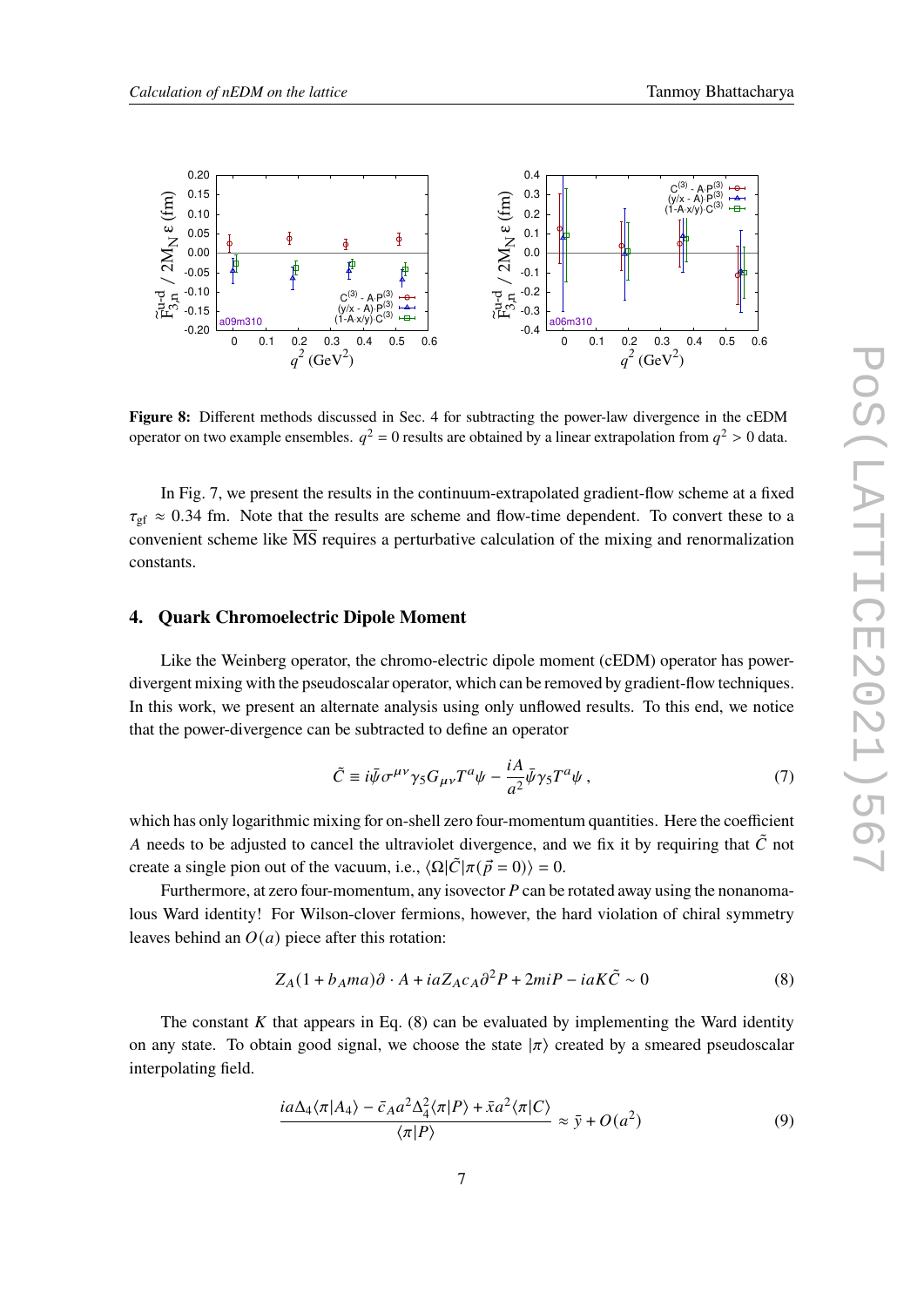<span id="page-7-0"></span>

**Figure 9:** Example of fits to remove ESC in the three-point function of the imaginary part  $V_4$  in the presence of a cEDM on the  $d$  quark. The rest is similar to Fig. [4.](#page-4-0)

where  $A_4(x) = \bar{\psi}(x)T^3\gamma_4\gamma_5\psi(x)$ ,  $C \equiv i \bar{\psi}\sigma^{\mu\nu}\gamma_5 G_{\mu\nu}T^3\psi$ ,  $P \equiv \bar{\psi}i\gamma_5T^3\psi$ ,  $x \equiv K$ ,  $y \equiv 2ma + A$ , and the bar denotes division by  $1+b_A ma$ . We can determine  $\bar{c}_A$ ,  $\bar{x}$  and  $\bar{y}$  by fitting the LHS to a constant; in practice, we first determine  $\bar{c}_A$  to make the LHS a constant over a large range in Euclidean time, and then determine  $\bar{x}$  and  $\bar{y}$  to extend the region holding  $\bar{c}_A$  fixed. In terms of these, the three isovector operators  $(aC - A\frac{P}{q})$  $(\frac{p}{\bar{x}}), (\frac{\bar{y}}{\bar{x}})$  $\frac{\bar{y}}{\bar{x}} - A \frac{P}{a}$  $\frac{P}{a}$ , and  $\left(1 - \frac{A\bar{x}}{\bar{y}}\right)$  $\frac{\Delta \bar{x}}{\bar{y}}$  ac are related by the Ward identity, and describe the same physics! Note that the coefficient  $\bar{x}$  is zero if all  $O(a)$  chiral symmetry breaking is removed by nonperturbatively tuning the coefficient  $c_{SW}$  of the clover term. But, as is clear from the equations, the physical effects of the isovector operator  $P$  are enhanced by one inverse power of ma, so a small mistuning gives a large contribution. By the same token, any  $O(a^2)$  effect in the determination of  $\bar{x}/\bar{y}$  from the Ward identity have a large effect on the determination of  $F_3$ . As a result, the different determinations of the contribution of the cEDM operator do not agree, as shown in Fig. [8;](#page-6-2) leading to a large systematic error in the determination of  $F_3$ .

In addition to this uncertainty, the assumed spectrum of intermediate states that contribute significantly to the three-point function also makes a large difference in the determination. Fig. [9](#page-7-0) illustrates this uncertainty. Finally, we show a preliminary chiral-continuum extrapolation of the results in Fig. [10.](#page-7-1) The errors indicated here are only statistical.

<span id="page-7-1"></span>

**Figure 10:** Chiral-continuum extrapolation of nEDM due to cEDM using the fit ansatz:  $d_N = c_1 + c_2 M_\pi^2 + c_3 a$ giving  $-0.18(17)$  at the physical point. A fit to  $a^2$  has almost same quality and the same extrapolated value. On each ensemble, the excited state contamination is removed using the standard analysis based on the spectrum from the nucleon two-point function.